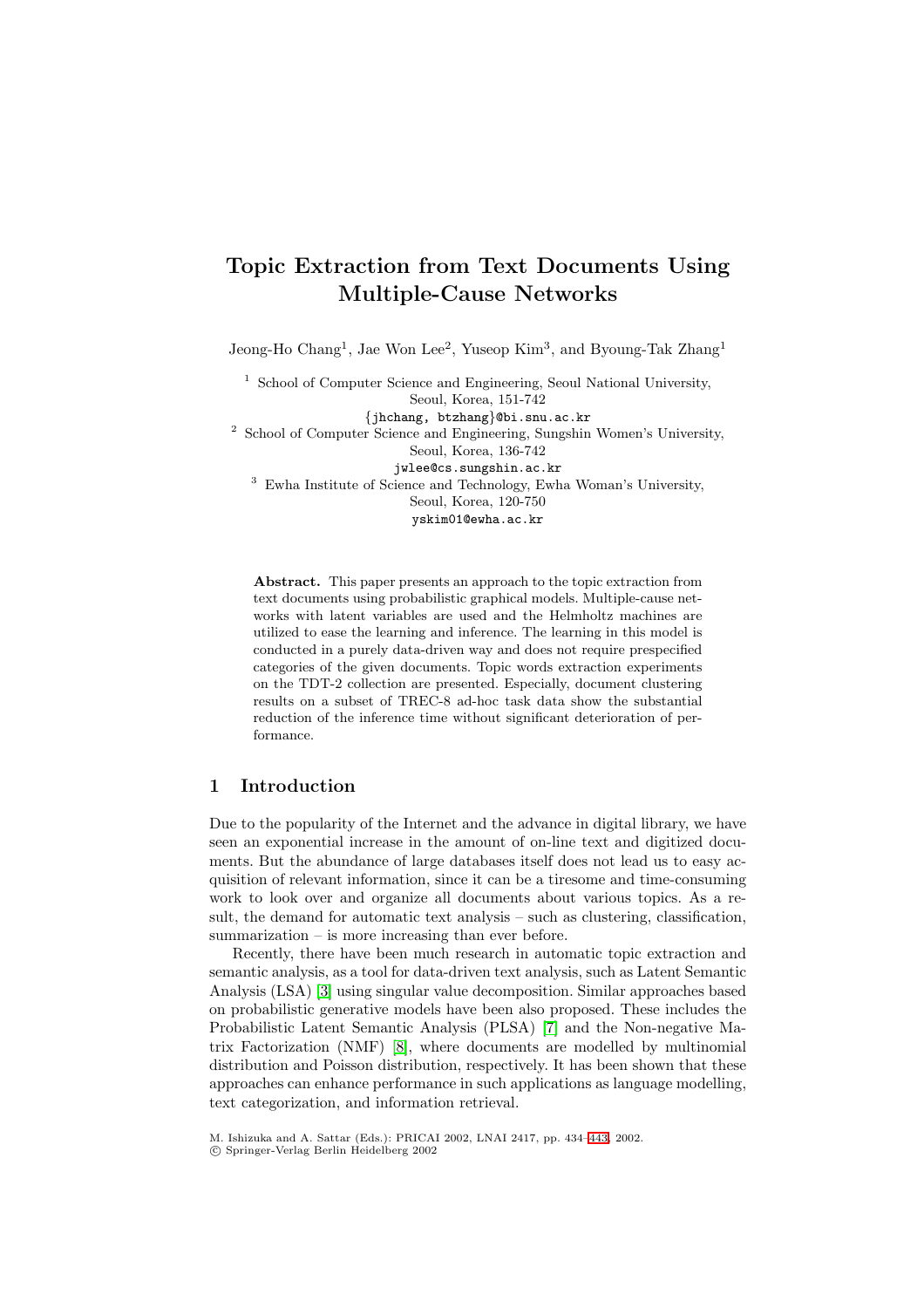<span id="page-1-0"></span>In this paper, we present an effective probabilistic approach based on the multiple-cause models [\[2\]\[5\]\[10\]](#page-9-0) for topic extraction from unstructured text documents. A topic is represented by a set of its relevant or related words, and a document is assumed to be the result of a combination of one or more topics. If a specific topic is activated, it causes its related words more likely to appear and others less likely in a document. In the case that more than one topic are activated simultaneously, a document is generated by the cooperation of these topics.

To ease the learning and inference in the model, we adopt an approximation method based on the Helmholtz machine [\[1\]](#page-9-0) and use an on-line stochastic algorithm for the model fitting, unlike the works in [\[9\]](#page-9-0) where a deterministic gradient ascent method is used in the application of their multiple-cause mixture model to the text categorization. Additionally, we introduce some heuristics for incorporating the word frequency information in the binary-valued Helmholtz machines.

### **2 The Multiple-Cause Model**

In the multiple-cause model, it is postulated that a data naturally arises from the consequences of a set of hidden causes [\[5\]](#page-9-0). Formally, the model can be represented by multiple-cause networks, and we describe these networks in terms of the analysis of text documents.

#### **2.1 Multiple-Cause Networks**

Figure 1 shows the typical form of the multiple-cause network [\[5\]](#page-9-0). Topics are represented by latent nodes and words in the vocabulary are by input nodes. Each topic  $z_k$  is a binary variable indicating its presence or absence, and is described as a set of independent Bernoulli distributions, one distribution for each term. When it is given a document collection  $D = \{d_1, d_2, \ldots, d_N\}$  of which each  $d_n$   $(1 \leq n \leq N)$  is independent and identically distributed, the log probability of D under this model is given by



**Fig. 1.** The multiple-cause networks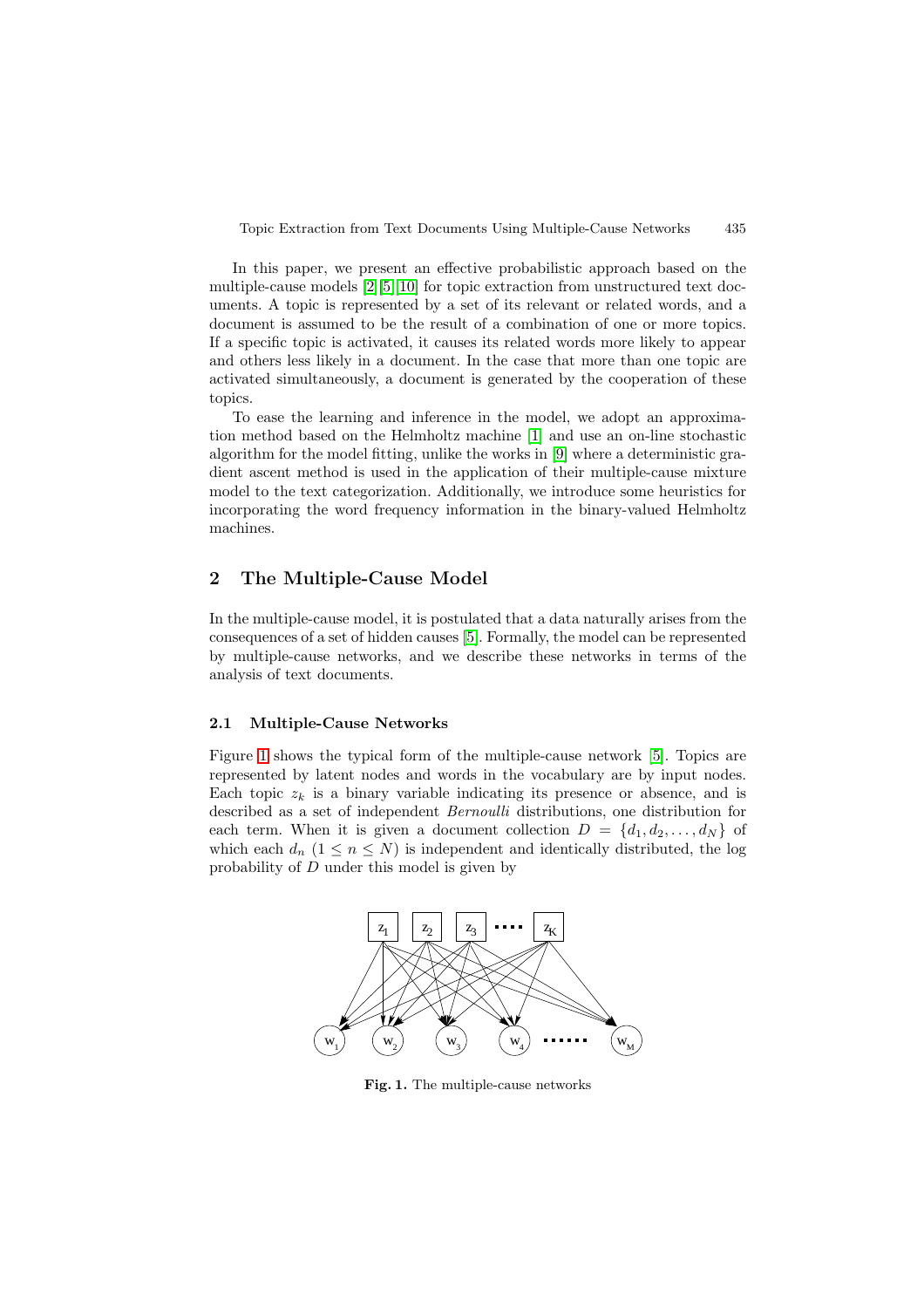$$
\log P(D|\theta) = \sum_{n=1}^{N} \log P(d_n|\theta)
$$
  
= 
$$
\sum_{n=1}^{N} \log \left[ \sum_{\mathbf{z}} P(\mathbf{z}|\theta) P(d_n|\mathbf{z}, \theta) \right],
$$
 (1)

where  $\theta$  is the parameter set of the model, and **z** is one of all the possible combinations of topics, for example  $z = (1, 0, 1, \ldots, 0)$ . Considering the network structure and dependency separation [\[5\]](#page-9-0) in Figure [1,](#page-1-0) it is assumed that individual words in a document are conditionally independent given a specific topic configuration. That is,

$$
P(d_n|\mathbf{z}, \theta) = \prod_{m=1}^{M} P(w_m|\mathbf{z}, \theta).
$$
 (2)

If we encode documents using binary word vectors considering only the presence or absence of words in documents, the variable  $w_m$  is a binary variable. There are several alternatives for calculating the probability  $P(w_m|\mathbf{z})$ , including sigmoid function [\[1\]\[5\]](#page-9-0), noisy-OR function [\[10\]](#page-9-0), and competitive function [\[2\]](#page-9-0). For the present work, we adopt the competitive function for the activation function. This function is given by

$$
P(w_m = 1|\mathbf{z}) = 1 - \frac{1}{1 + \sum_k \theta_{km} z_k},\tag{3}
$$

where  $\theta_{km}$  is non-negative and interpreted as the contribution to the odds that if  $z_k$  is 1 then  $w_m$  is 1. And  $P(w_m = 0|\mathbf{z})$  is  $1 - P(w_m = 1|\mathbf{z})$ . Details about the derivation of this function are referred to [\[2\]](#page-9-0).

In the above settings, however, each document can be generated in exponentially many ways with the number of possible latent topics. The computational costs considering all of these explanations can make standard maximum likelihood approaches such as EM algorithm intractable [\[1\]\[5\]](#page-9-0). With 20 possible topics, for example, we must consider  $2^{20}$  ( $> 1,000,000$ ) configurations for each document. Therefore generally some approximations have been used, and we choose the Helmholtz machine [\[1\]](#page-9-0) for this.

### **2.2 The Helmholtz Machines**

The Helmholtz machine is a connectionist system with multiple layers of neuronlike stochastic processing units [\[1\]](#page-9-0), and it can be used to ease the process of learning and inference in multiple-cause networks. The log-likelihood given in the Equation (1) can be lower-bounded by

$$
\log P(D|\theta) = \sum_{n=1}^{N} \log \left[ \sum_{\mathbf{z}} Q(\mathbf{z}|d_n) \frac{P(\mathbf{z}|\theta) P(d_n|\mathbf{z}, \theta)}{Q(\mathbf{z}|d_n)} \right]
$$
  

$$
\geq \sum_{n=1}^{N} \sum_{\mathbf{z}} Q(\mathbf{z}|d_n) \log \frac{P(\mathbf{z}|\theta) P(d_n|\mathbf{z}, \theta)}{Q(\mathbf{z}|d_n)}, \tag{4}
$$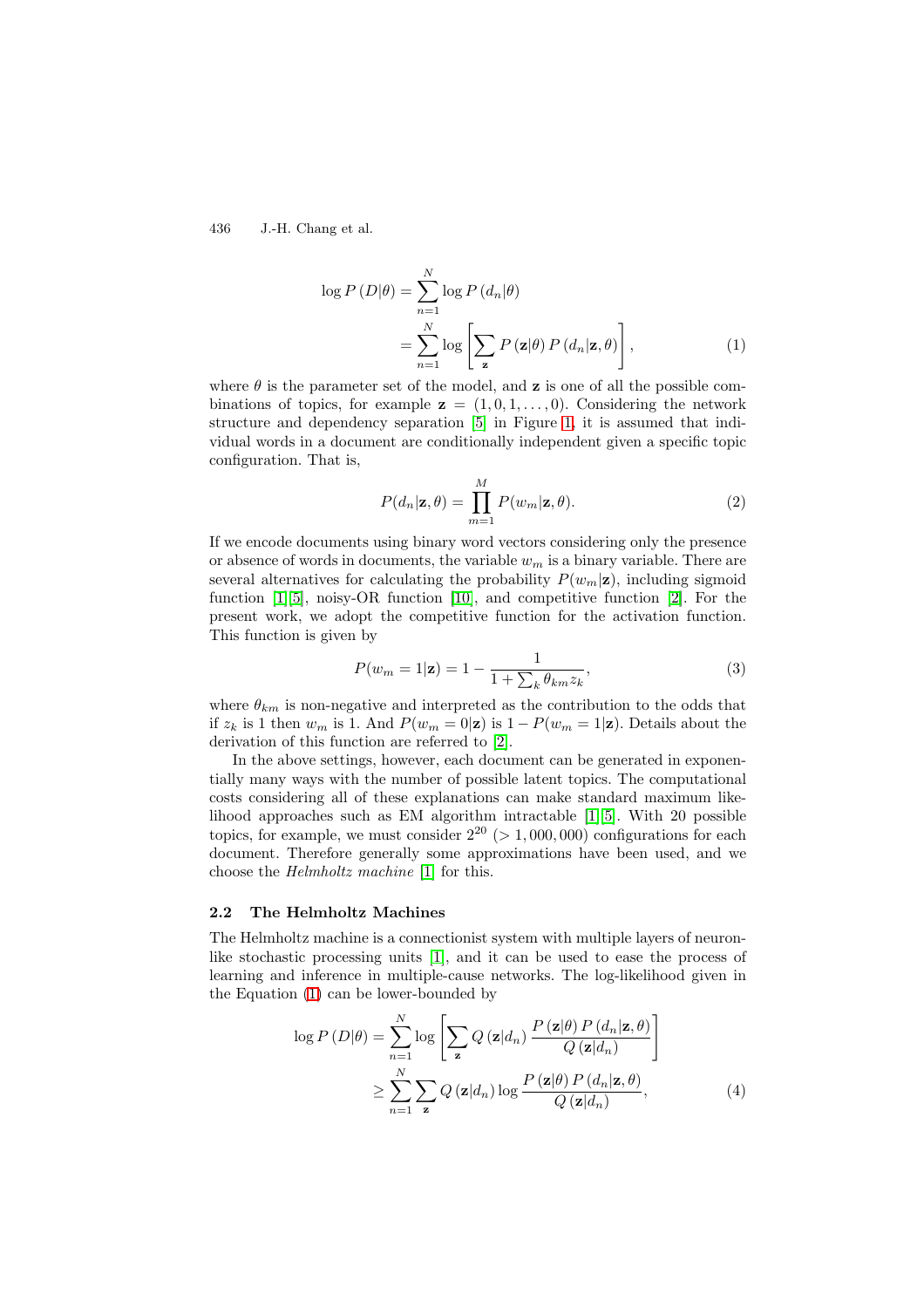<span id="page-3-0"></span>where  $Q(\mathbf{z}|d_n)$  is an approximation to the true posterior probability  $P(\mathbf{z}|d_n, \theta)$ . If this lower bound is maximized, the true log likelihood can be approximately maximized [\[1\]](#page-9-0).



**Fig. 2.** A two-layer Helmholtz machine. The solid lines represent the top-down generative connections and the dotted lines represent the bottom-up recognition connections

The Helmholtz machine introduces a recognition network to estimate the distribution  $Q(\mathbf{z}|d_n)$ . So the machine is composed of a pair of networks. Figure 2 shows a simple Helmholtz machine with one input layer and one hidden layer.

The newly introduced recognition network is implemented by bottom-up connections  $\phi$ , and the  $Q(\mathbf{z}|d_n)$  is estimated by a parametric form  $Q(\mathbf{z}|d_n, \phi)$ . Since individual latent nodes in the recognition network are conditionally independent given all the values of input nodes, the probability is represented simply by

$$
Q(\mathbf{z}|d_n, \phi) = \prod_{k=1}^{K} Q(z_k|d_n, \phi).
$$
 (5)

And the probability  $Q(z_k|d_n, \phi)$  is calculated by

$$
Q(z_k|d_n, \phi) = \frac{1}{1 + \exp\left(-\sum_{m=0}^M \phi_{mk} w_m\right)}.
$$
 (6)

where  $w_0$  is 1, and  $\phi_{0k}$  is a recognition bias to  $z_k$ . Using this approximation, we can simplify and accelerate the procedure of estimating posterior probabilities for documents.

### **3Applying to Text Documents**

The Helmholtz machine is basically a binary-valued Bayesian network, so it needs some modifications to handle the document of which each element is the number of occurrence of the corresponding word. In the work of [\[4\]](#page-9-0), they have modelled the observed units as discrete Poisson random variables, by which they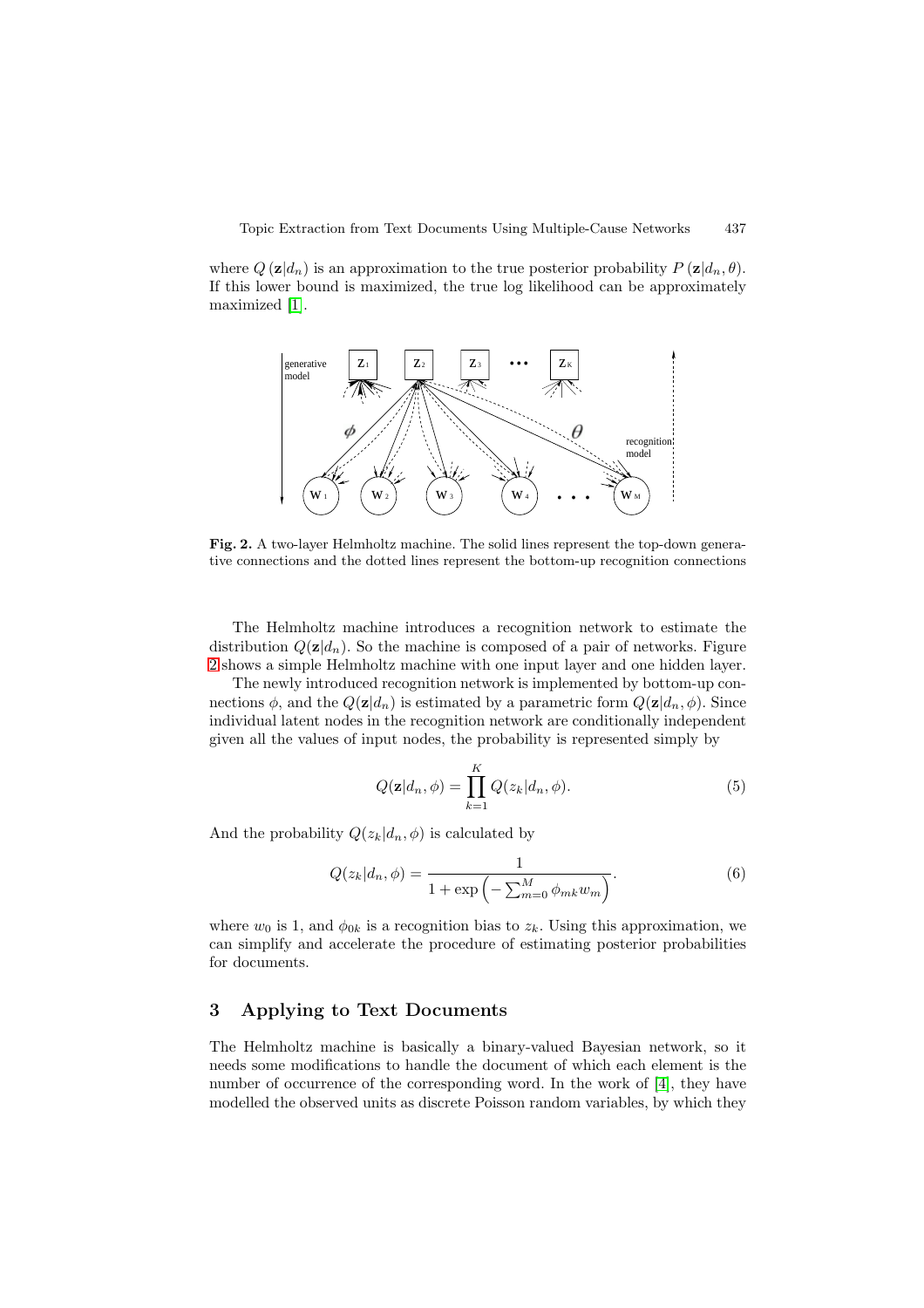have tried to automatically discover stochastic firing patterns in large ensembles of neurons. In our experiments for text documents, however, it didn't work well compared with the original binary Helmholtz machines. Rather, We utilize the idea of the replica in [\[11\]](#page-9-0) where the restricted Boltzmann machines with replicas have been applied to the face recognition problem. We assume that the input nodes can have multiple replicas and all of them have the identical weights to and from latent nodes. The number of replicas of an input node is set to the frequency count of the corresponding word in a document.

In recognition of a document  $d$ , activities of latent topics are determined according to the probabilities given by the Equation [\(6\)](#page-3-0). If the mth word occurs l times in the document, l binary replicas are introduced for the corresponding node. In practice this is implemented simply by setting  $w_m = l$ . The model is fitted using a stochastic algorithm, the wake-sleep algorithm [\[1\]\[6\]](#page-9-0). Learning in the wake-sleep algorithm consists of interleaved iterations of two phases, the wake phase and the *sleep* phase. In relation to the generalized EM algorithm, the wake phase plays the role corresponding to the generalized M-step and the sleep phase corresponding to the generalized E-step [\[5\]](#page-9-0).

Table [1](#page-5-0) describes the learning algorithm of the Helmholtz machine when applied to text documents. This algorithm proceeds in the same way as described in [\[6\]](#page-9-0) except for two differences. First, the activation probabilities of the latent nodes are estimated considering the frequency information of words. In this way, in estimating the latent topics, words which appear many times in a document are distinguished from those with just one occurrence. Second, activation probabilities of input nodes in the generative network are given by competitive rule as indicated in Section 2.1. Especially if the word count is greater than 1, this rule is applied to its binary-valued replica. So in the update rule for the generative weight  $\theta_{km}$  from the kth latent node to mth input node,  $s_m$  is a binary value, that is 0 or 1.

# **4 Experiments**

### **4.1 Topic Words Extraction**

We have performed some experiments on topic extraction with a subset of TDT-2 collection. The subset contains topics which have relatively many relevant documents , resulting in 10,685 documents in total. Stop words in a standard stop word list have been eliminated, and words which occur in at least 10 documents have been selected. For the ease of interpretation of results, no stemming or further preprocessing has been performed. Finally, the resulting vocabulary size is 12,467.

We have trained Helmholtz machines with varying number of latent nodes. Table [2](#page-6-0) shows 9 latent factors extracted with 32 latent factors. For each topic z, all the words are sorted according to their probabilities  $P(w|z)$ , and the top 15 words are shown. It can be seen that words in the same factor are semantically related or, in a weak sense, refer to the same topic.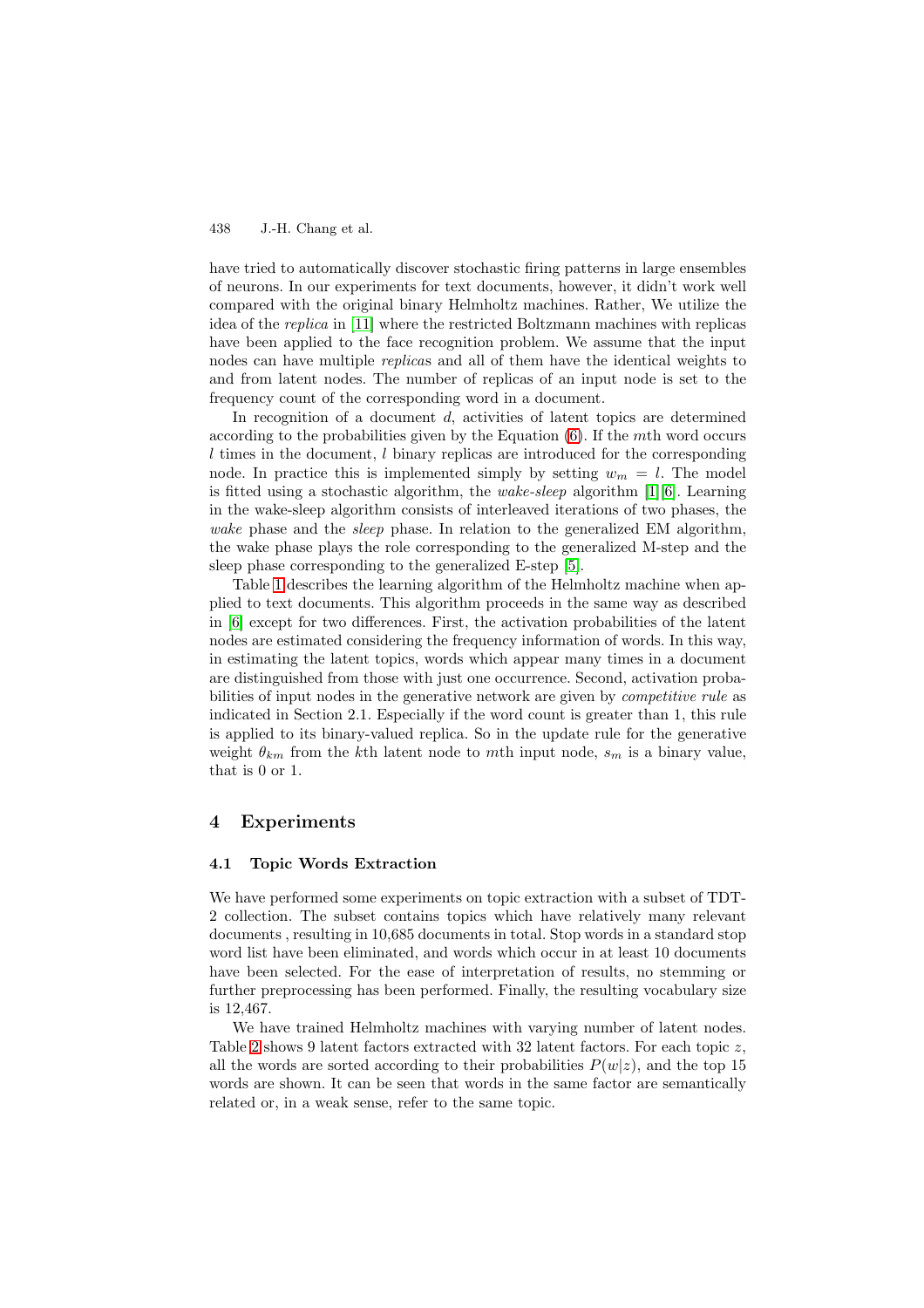**Table 1.** The learning procedure based on the wake-sleep algorithm

<span id="page-5-0"></span>**INPUT:**  $(D, \phi, \theta, \eta, N, M, K)$ 

**D** is the set of text documents. Each document  $d_n = (w_1, w_2, \dots, w_M)$  is represented by a numeric vector, where  $w_m$  is the frequency of the word in the document.  $\eta$  is the learning rate.

 $\phi$  is the set of parameters in the recognition model, and  $\theta$  is the set of parameters in the generative model.

 $N$  and  $M$  are the number of documents and the vocabulary size, respectively, and  $K$ is the number of latent topics.

Iterate the two phases until the algorithm converges.

#### **Wake phase**

- 1. A document d is clamped on the input nodes. Using the recognition model, the latent topics are sampled from their conditional probabilities calculated by the Equation [\(6\)](#page-3-0).
- 2.  $\theta$  is updated to make the latent topics picked above more likely for d.

$$
\theta_{km} = \theta_{km} + \eta \frac{1 - p_m}{p_m} (s_m - p_m) s_k \qquad (1 \le k \le K, \quad 1 \le m \le M)
$$
  

$$
\theta_{0k} = \theta_{0k} + \eta (s_k - p_k) \qquad \text{(biases to the latent)} \qquad (1 \le k \le K)
$$

where  $p_k$  and  $p_m$  are the activation probabilities for the latent topics and words, respectively, on the generative model.  $s_k$  and  $s_m$  are the actual values of 0 or 1.

#### **Sleep phase**

1. In the generative model, the latent topics are randomly selected according to the following probabilities.

$$
p_k = \frac{1}{1 + \exp(-\theta_{0k})}
$$

From this, a "fantasy" document is generated in input layer.

2.  $\phi$  is updated to make this fantasy case more likely.

$$
\phi_{mk} = \phi_{mk} + \eta s_m (s_k - p_k) \qquad (1 \le k \le K, \quad 1 \le m \le M)
$$

where  $p_k$  is the activation probability for kth latent topics on the recognition model.  $s_k$  and  $s_m$  are the actual value of 0 or 1.

Table [3](#page-6-0) shows three latent factors extracted with 64 latent factors. With this increased factors, it is shown that the topic on "winter Olympics", the fourth in Table [2,](#page-6-0) is represented by three more specific latent factors. This shows the properties of multiple-cause models on text documents where several semantic factors can be combined to represent documents. In examining the results in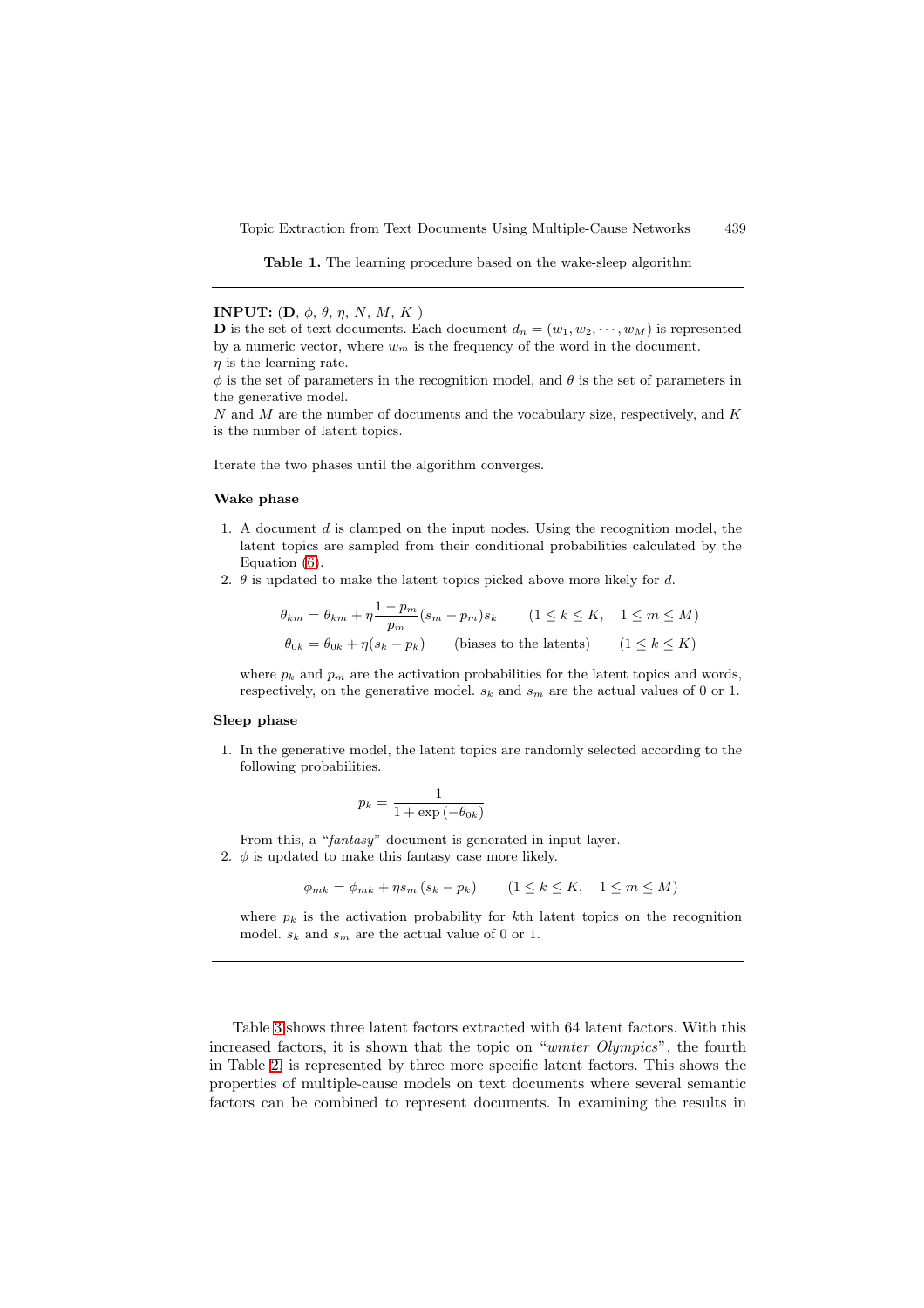<span id="page-6-0"></span>**Table 2.** Topic word sets from TDT-2 corpus. 15 most probable words are shown for each topic word set in decreasing order

| 15 most probable words for each latent generator |  |
|--------------------------------------------------|--|
|--------------------------------------------------|--|

pope, cuba, visit, paul, john, caban, castro, fidel, havana, communist, cubans, church, human, catholic, pontiff

**Table 3.** Topics on the winter Olympics : "ice hockey", "skating", "general & ski"

|                 | team, hockey, ice, canada, game, olympic, players, goal, tour-  |  |  |  |  |  |  |
|-----------------|-----------------------------------------------------------------|--|--|--|--|--|--|
| "ICE HOCKEY"    | nament, league, scored, goalie, coach, round, victory, na-      |  |  |  |  |  |  |
|                 | tional, czech, period, nhl, $\cdots$ , puck, stick, $\cdots$    |  |  |  |  |  |  |
|                 | skating, figure, program, olympic, world, champion, skate,      |  |  |  |  |  |  |
| "SKATING"       | short, competition, lipinski, judges, medal, tara, triple, ice, |  |  |  |  |  |  |
|                 | kwan, jumps, skater, michelle, performance, $\cdots$            |  |  |  |  |  |  |
| "GENERAL & SKI" | won, olympics, winter, games, nagano, world, race, medal,       |  |  |  |  |  |  |
|                 | gold, silver, team, , ski, finish, event, final, slalom, snow,  |  |  |  |  |  |  |
|                 |                                                                 |  |  |  |  |  |  |

detail, we have found some interesting facts. In Table [4,](#page-7-0) the first two columns represent the different contexts where the word 'race' is used: arms race and race in sports like ski. And the last two columns represent the different usages of another word 'court': court related with law and court related with sports like basketball. In this way, the different meanings or usages of the same word can be differentiated. Similar experimental results and interpretation for text documents with PLSA and NMF are presented in [\[7\]\[8\]](#page-9-0), respectively.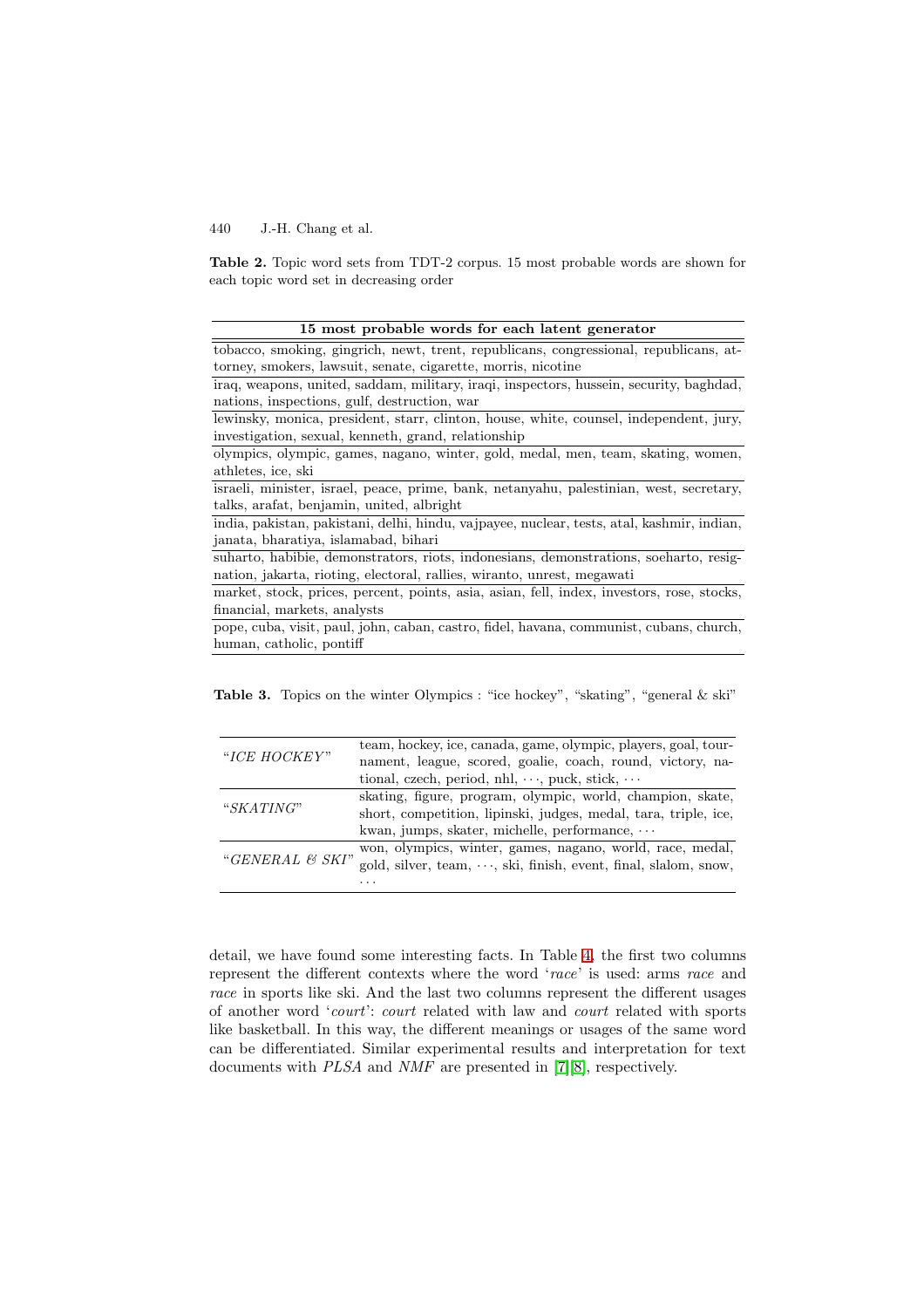| "nuclear race" | "winter Olympics" | "legal affair" | "basketball" |
|----------------|-------------------|----------------|--------------|
| india          | won               | case           | jordan       |
| nuclear        | olympics          | <b>COURT</b>   | <b>bulls</b> |
| tests          | winter            | judge          | jazz         |
| pakistan       | games             | law            | nba          |
| weapons        | nagano            | federal        | finals       |
| hindu          | world             | attorney       | basketball   |
| arms           | RACE              | legal          | <b>COURT</b> |
| <b>RACE</b>    | medal             | justice        | pippen       |
| sanction       | gold              | lawyers        | points       |
| security       | silver            | supreme        | phil         |
| delhi          | team              | evidence       | teams        |
| nationalist    | lillehammer       | trial          | game         |

<span id="page-7-0"></span>**Table 4.** Four selected topics from 64 latent factors for the subset of TDT-2 Corpus

### **4.2 Document Clustering**

We also experimented for the document clustering by the learning of Helmholtz machines. This might provide, though indirect, some quantitative view on the performance besides the qualitative results of the previous section. The dataset contains 1,069 documents of 4 topics from TREC-8 ad-hoc task data, including 'Foreign minorities, Germany'(ID 401), 'Estonia, economy' (ID 434), 'inventions, scientific discoveries' (ID 439), and 'King Husayn, peace' (ID 450). Stop words have been removed and the words with at least 5 document frequency have been selected, which result in 8,828 words. The number of latent nodes were set to four and the algorithm was run ten times with random initializations.

The clustering is performed by two methods of estimating posterior probabilities, one is by  $Q(z|d)$  and the other by  $P(z|d)$ . Given a document d,  $Q(z|d)$  is estimated simply using the recognition network, and  $P(z|d)$  is by the conjugate

**Table 5.** Confusion matrix for a subset of TREC ad-hoc task data. Each document d is assigned to the most active cluster according to  $Q(z|d)$  and  $P(z|d)$ . The bottommost row shows the average error rates across the runs where the 4 topics were relatively well separated, and the numbers of such "successful" runs are shown in the parentheses

|                                   | HM with frequency |       |       |       |        |                       |     | HM with binary |                                   |       |                |        |       |                       |    |             |
|-----------------------------------|-------------------|-------|-------|-------|--------|-----------------------|-----|----------------|-----------------------------------|-------|----------------|--------|-------|-----------------------|----|-------------|
|                                   | Q(z d)            |       |       |       | P(z d) |                       |     | Q(z d)         |                                   |       |                | P(z d) |       |                       |    |             |
| Topic ID                          | 401               | 434   | 439   |       |        | 450 401 434 439       |     |                | 450  401                          | 434   | 439            | 450    | 401   |                       |    | 434 439 450 |
| 401                               | 297               |       | O     |       | 297    | 3                     |     |                | 0 284                             | 12    | $\overline{2}$ |        | 2 285 | 12                    | 3  | $\Omega$    |
| 434                               |                   | 2 343 |       |       |        | 0 346                 |     |                |                                   | 0 338 | 7              | 2      |       | 0 333                 | 13 |             |
| 439                               |                   |       | 4 124 |       |        |                       | 128 |                | 8'                                |       | 19 10 1        |        |       | 31                    | 98 | $\Omega$    |
| 450                               | $\overline{2}$    |       |       | 0 290 |        |                       |     | 1288           |                                   | 3     |                | 5 285  |       | 2                     |    | 2288        |
| Error rates $1.85 \pm 0.45\%$ (8) |                   |       |       |       |        | $1.68 \pm 0.49\%$ (8) |     |                | $\parallel$ 6.92 $\pm$ 0.97\% (5) |       |                |        |       | $6.95 \pm 0.85\%$ (5) |    |             |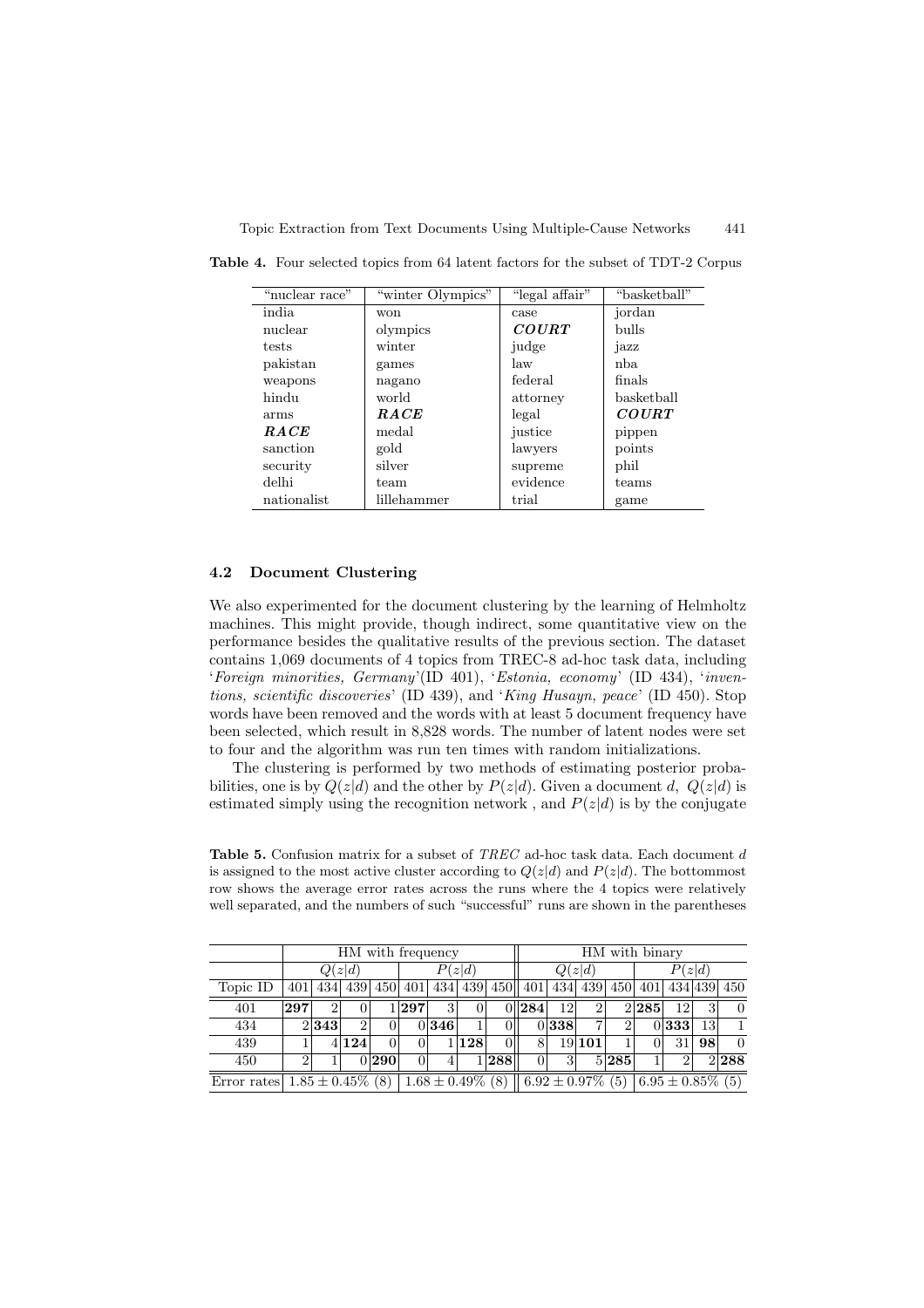gradient method using the generative network as in [\[9\]\[10\]](#page-9-0). The predicted topic  $\hat{t}$  of the document d is that with the highest  $Q(z_k|d)$  or  $P(z_k|d)$ , that is,

$$
\hat{t} = \operatorname{argmax}_{k} Q(z_k | d) \quad \text{or} \quad \operatorname{argmax}_{k} P(z_k | d). \tag{7}
$$

Table 5 shows the confusion matrix for the case with the best clustering result and the average performances across the runs where the topics are relatively well separated. As can be seen in the results, there are no significant differences between  $Q(z|d)$  and  $P(z|d)$  in the clustering performance. In terms of inference for a given document, however, the estimation of  $Q(z|d)$  required much less computational costs than  $P(z|d)$  in CPU time, 0.02 sec/doc and 0.98 sec/doc on a Linux system with AMD Athlon 1 GHz CPU, respectively. So, the approximation of multiple-cause networks by the architecture of Helmholtz machines could provide fast inference for newly presented documents, especially for those with high dimensionality.

The right part in Table [5](#page-7-0) shows the clustering result when documents are represented by the binary encoding which considers only whether a word occurs in a document or not. In this case the performance is poor compared to the result using word frequency information, especially for ID 439 about scientific discoveries. From this, we argue that, though it is not utilized directly in the parameter estimation of the model but only in estimating active latent factors, the word frequency information helps produce better topic decomposition.

### **5 Conclusions**

In this paper, we have presented a multiple-cause network based approach for topic decomposition of text documents. To ease the learning and inference in the network, we utilized the approximation given by Helmholtz machines. The competitive function has been used as the activation function for input nodes in the generative network, and the word frequency information was incorporated into the recognition network when estimating likely latent topics for each document.

In the experiments on TDT-2 collection, we have presented the topic decomposition results with varying number of latent topics and have shown the characteristics of the multiple-cause model for text documents. In the document clustering experiment, we estimated likely latent topics both on the recognition network and on the generative network. The former has provided much faster inference than the latter, without significant deterioration of the performance. And though confined to estimating latent topics for given documents, the incorporation of the word frequency has been experimentally shown to be helpful for the analysis of text documents.

**Acknowledgments.** This work was supported by the Korean Ministry of Science and Technology under the BrainTech Project and by the Korean Ministry of Education under the BK21-IT Program. Yuseop Kim is supported by Brain Korea 21 project performed by Ewha Institute of Science and Technology.